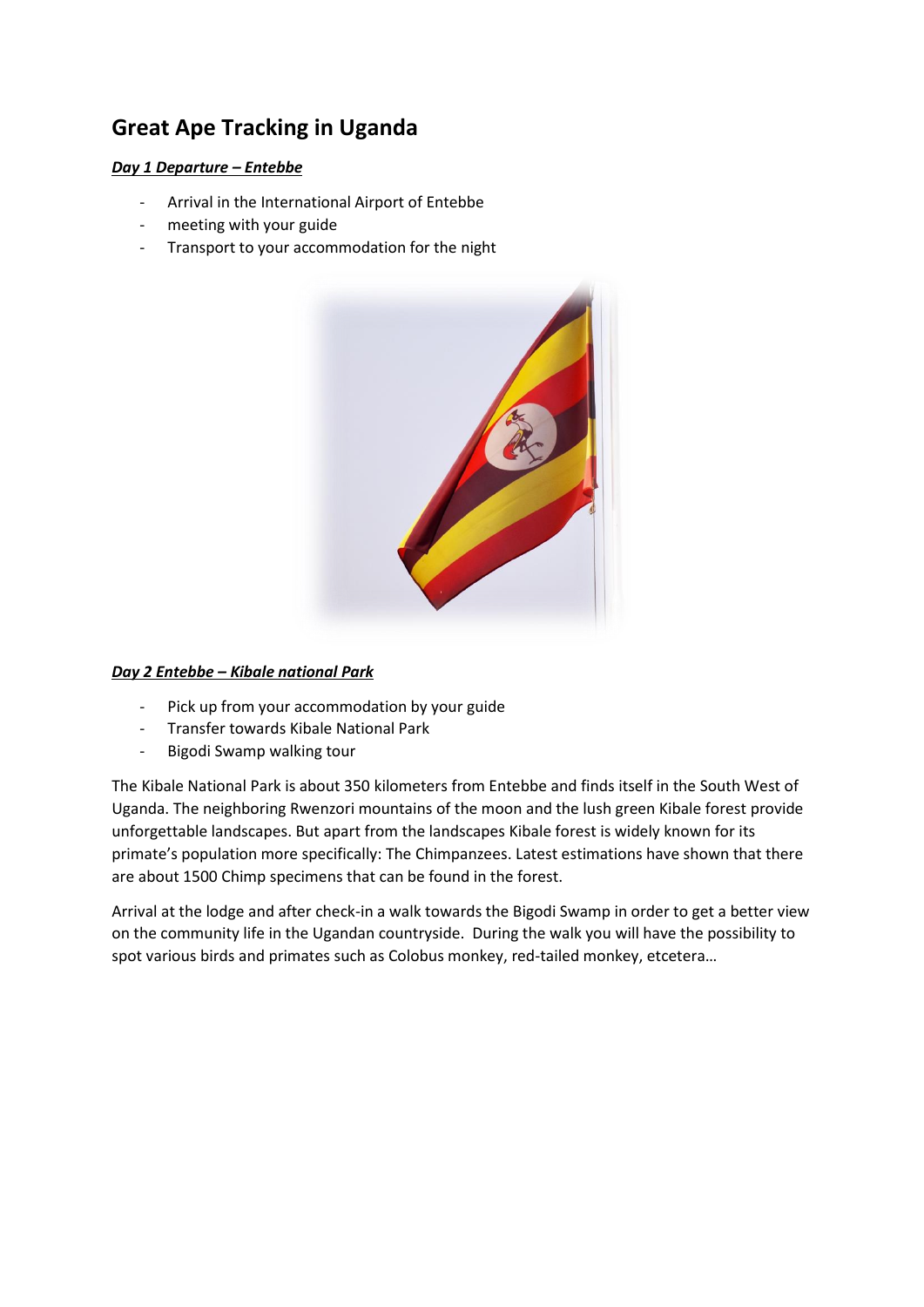

## *Day 3 Kibale National Park*

- Full day Chimpanzee habituation

Guided walk through the Kibale forest in search of its most renowned primate. However, also 12 other primate species, buffalos and elephants can be spotted. The habituation project consists of spending a full day with trackers, researchers and most importantly the chimpanzees in order to observe, habituation and learn from time. It is the best way to visit these primates since the trackers and researchers will explain extensively regarding the Chimpanzee behavior and characteristics. One will also get an insight in the actual conservation projects with the objective of safeguarding the future for the Chimpanzees in Kibale Forest and Uganda.



## *Day 4 Queen Elizabeth National Park*

- Drive towards Queen Elizabeth National ParK
- First afternoon safari in a 4x4 discovering the Peninsula of Mweya.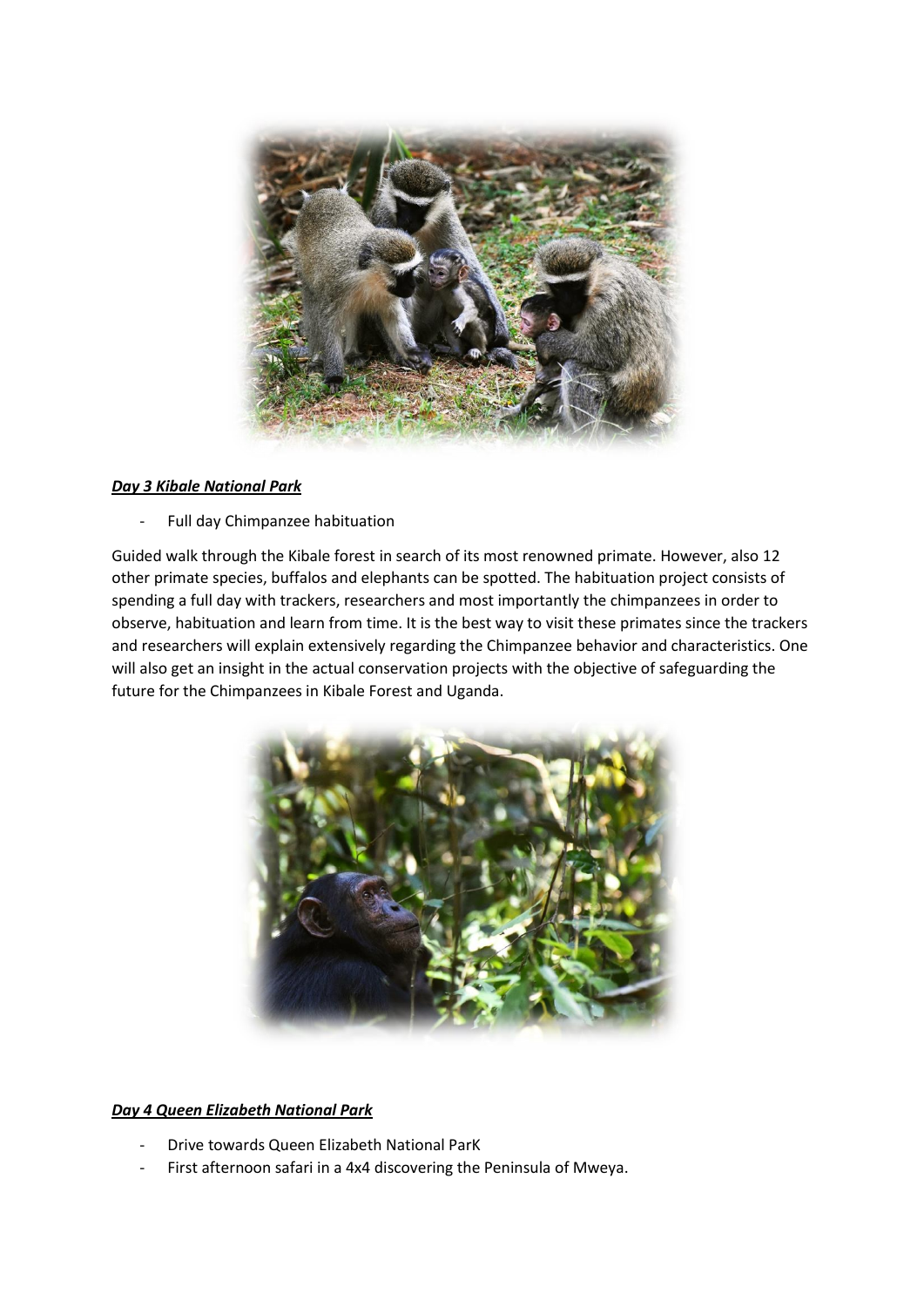The Queen Elizabeth National Park's borders have been extended in 1979 in order to protect important wildlife areas but also to include human activity such as the local fishing activities around the Kazinga Channel. This region of Uganda boasts one of the naturally speaking richest ecosystems of the country and the vast reserves of water coming from the Rwenzori mountains did create Lake Edward and Lake George which are connected by the renowned Kazinga Channel. Hundreds of hippos and crocodiles can be spotted. Additionally, the park is a true haven for birders because more than 600 species can be observed. The Ishasha region of the park is the most famous because of its world-famous tree climbing lions. There are three top sites to spot these felines who have adapted to the tree climbing life (lake manyara national park and Serengeti National Park in Tanzania ) but the rates of success in spotting them are the highest in Queen Elizabeth National Park.



## *Day 5 Queen Elizabeth National Park*

- Full day safari in the Queen Elizabeth National Park

Today the focus on the tree climbing lions in the Ishasha region but the during the safari other wildlife sighting will surely not be ignored. An encounter with Uganda's national animal, the Ugandan Cob, several elephant herds and hundreds of buffaloes will be other highlights during the full day safari experience.

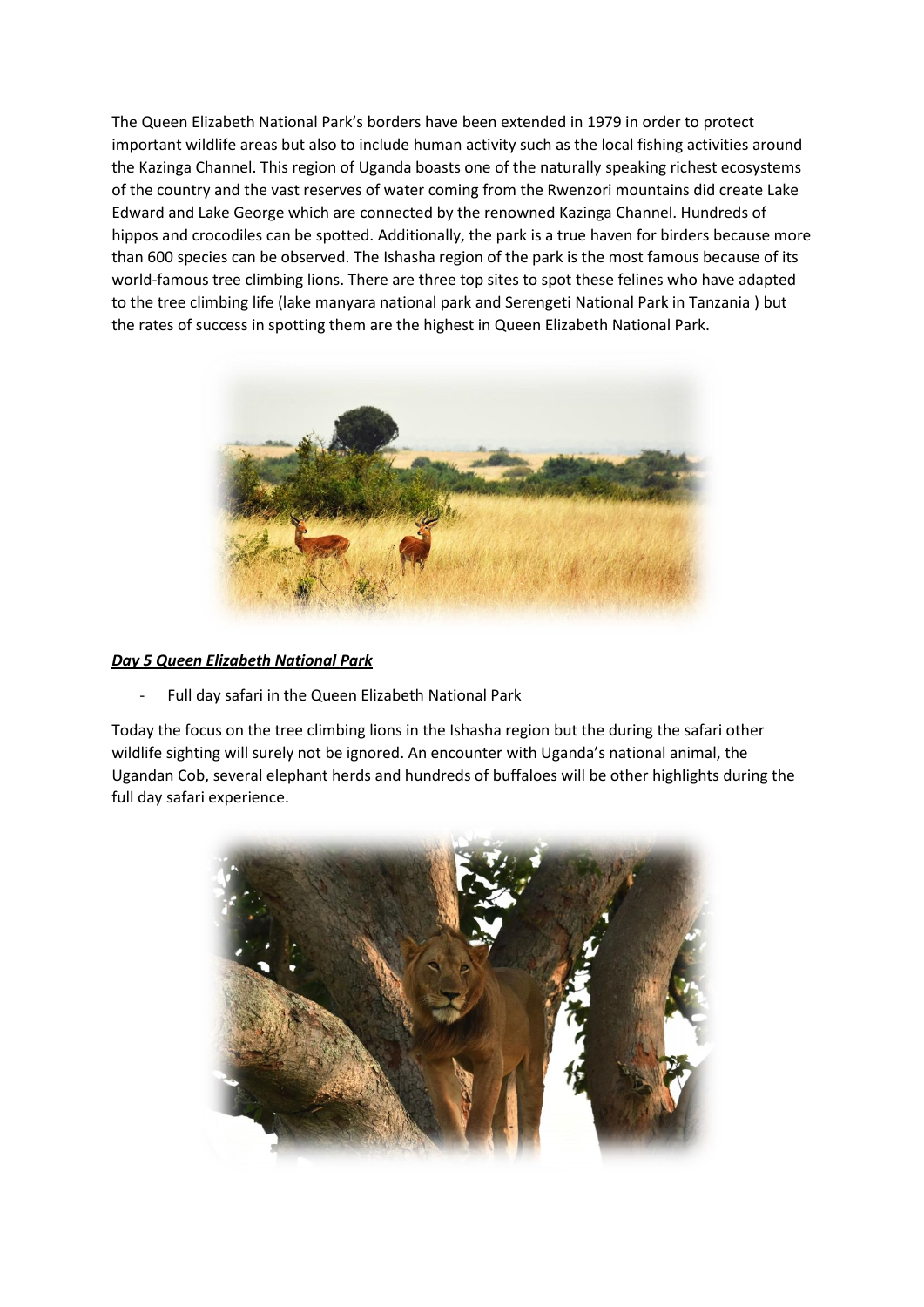## *Day 6 Bwindi National Park*

- Road to Bwindi National Park
- Afternoon walk around the Bwindi National Forest

The 32000-hectare Impenetrable Forest of Bwindi National Park lies on the eastern side of the Albertine rift valley and houses a vast array of fauna and flora. It is home to more than half of the global population of the mountain gorilla. To find and observe these gentle giants is truly a privilege for the nature loving traveler. The gorilla population stays healthy and stable but the funds, generated by ecotourism, pumped into conservation projects are more than necessary in order to guarantee the survival of the species. The Bwindi impenetrable forest is also home to many endemic plant, tree and butterfly species. It is a paradise on earth and a must visit for all nature enthusiasts around the globe.



## *Day 7 Bwindi National Park*

Full day mountain gorilla tracking

Today is the moment supreme of the holiday : Accompanied by the Bwindi National Park rangers you will be tracking these unique Great Apes. ATTENTION: the tracking itself requires a certain level of fitness. The forest hills can be quite steep, and vegetation might be an obstacle during the tracking. Finding the gorillas can take a couple of hours since the families tend to migrate through the forest. HOWEVER, this will be an unforgettable experience which will stay with you for life. To watch these primates feed, interact, play and rest is one of the most amazing and mesmerizing experiences you can find out there in the African Bush.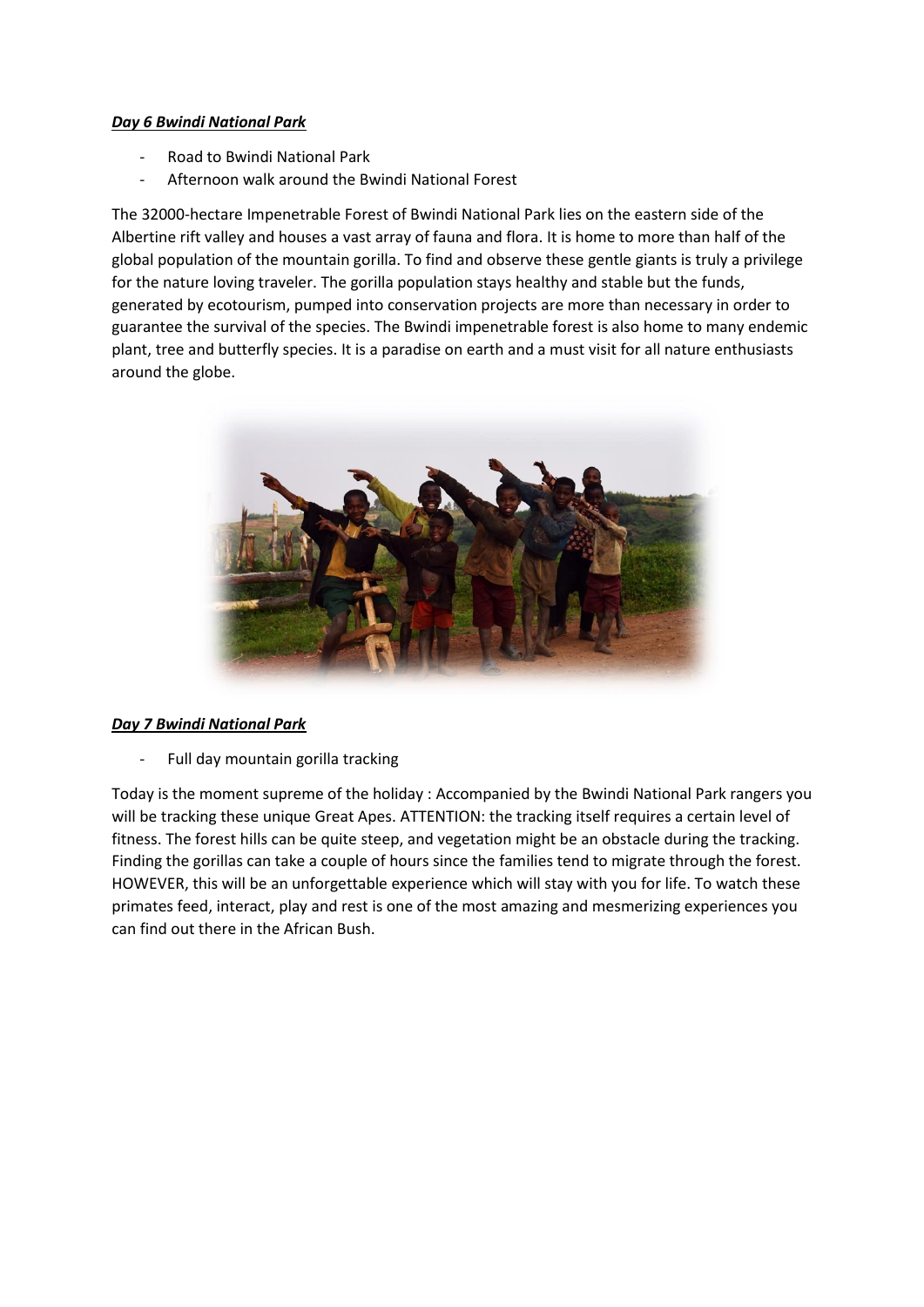

## *Day 8 Kampala*

- Transfer towards Kampala, the capital of Uganda
- Picture stop at the Equator
- if time permits it : a visit to a local market in order to get a grasp of the couleur locale in Uganda's capital

Kampala is the country's national and commercial capital and it borders lake Victoria. Hills with red tiled villas and trees surround an urban center of contemporary buildings. It is a dynamic and bustling city full of energy. As the heartland of the Bugandan Kingdom, Kampala has a rich and colourful history, visible in several fascinating palaces ( such as the Lubiri palace on Mengo Hill ), museums and other points of interest. Various tourist attractions can be visited and explored within the city borders such as the palace of Kabaka, the Kasubi tombs and the national Museum of Uganda.



## *Day 9 Jinja : The source of the Nile*

- Transfer towards Jinja
- visit of the Ssewibza falls with a local guide